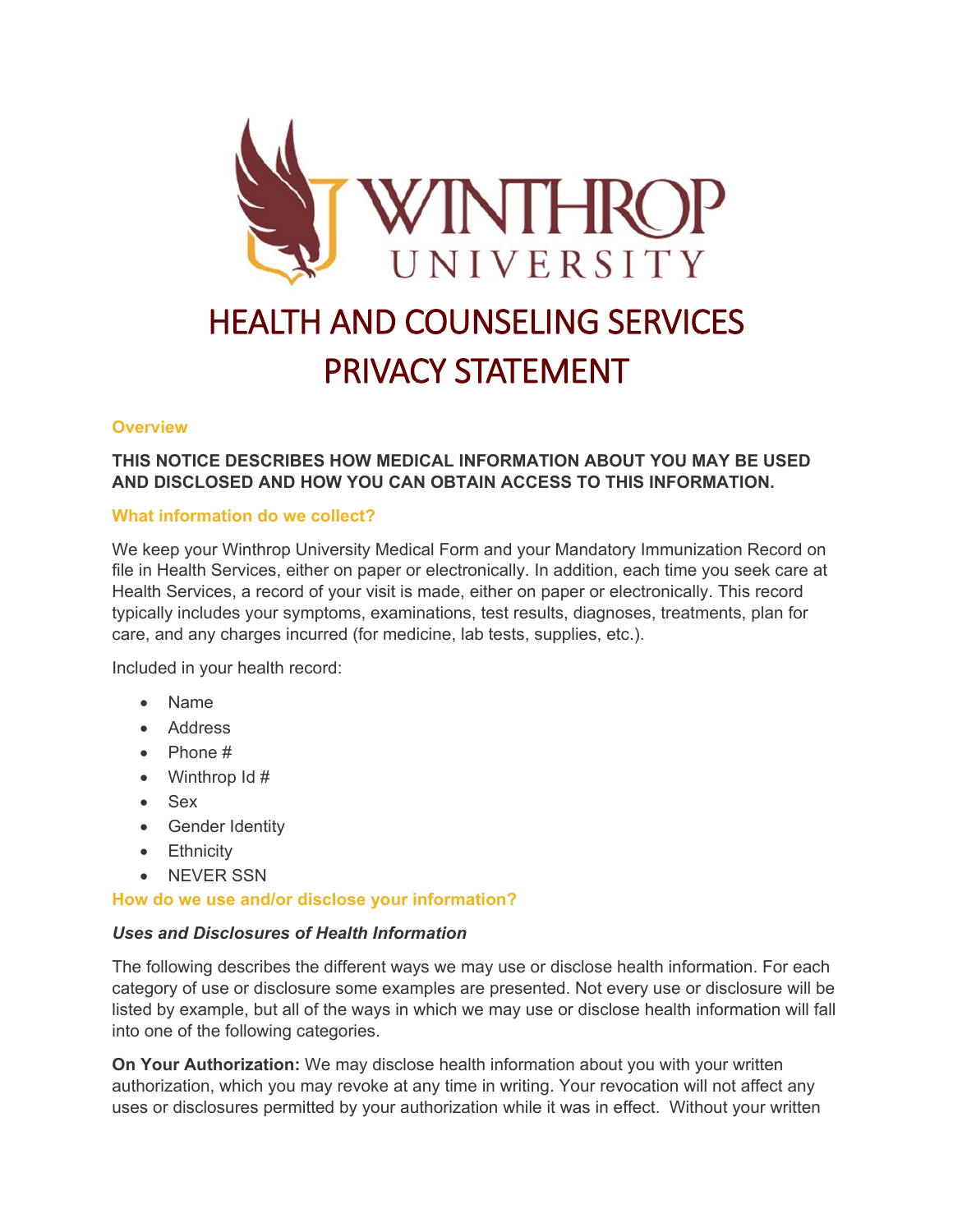authorization, we may not use or disclose your health information for any reason except as described in this notice.

**Treatment:** The Healthcare team at Health Services uses your record/health information for assessing, planning, implementing, and evaluating your treatment. In addition, we may provide your health information to another physician or other health care provider providing treatment to you.

**Payment:** We may use your information to obtain payment for services we provide to you. Any charges incurred or purchases made at Health Services are posted to your student account and will be listed as Health Services when a bill is sent from Accounting to your billing address. A copy of a bill containing information identifying you, your diagnosis, procedures, supplies used, etc., may be given to you after you receive care/service.

**Healthcare Operations:** We may use and disclose your information for our healthcare operations. Healthcare operations include quality assessment and improvement activities, reviewing the competence or qualifications of health care professionals, evaluating practitioner and provider performance, conducting training programs, accreditation, certification, licensing or credentialing activities.

**Treatment Alternatives.** We may use and disclose medical information to recommend possible treatment options or alternatives that may be of interest to you. We may also mail to you copies of your lab reports.

**To Your Friends or Family Involved in Your Care:** If a person such as a friend or family member is helping to care for you, we may release health information necessary for your care to them. Before we disclose any information to such people, we will provide you with an opportunity to object to that use or disclosure. In an emergency, if you are incapacitated or if you are not present, we may disclose health information based on our best professional judgment and that use or disclosure of your information is in your best interest. We may use professional judgment and common experience to allow another person to pick up your filled or written prescription, medical supplies or similar forms of health information, for example. We may disclose information to notify or assist in notifying a person involved in your care of your general condition and location.

**Follow-up Reminders:** We may phone you, leave a phone message at your personal voice mail or send you a card in the mail (or e-mail if no response) to remind you to phone or come to Health Services for follow-up care or test results. We may phone you or send a card by mail to notify you of test results.

**Disaster Relief:** We may release information to public or private organizations authorized by law to handle disaster relief efforts.

**Business Associates:** Another organization or Business Associate may perform some services provided by Health Services. For example, some of your laboratory tests are performed at an outside medical laboratory. Any Business Associate is required to safeguard your information.

**Research:** We may use or disclose information to researchers when Winthrop University has approved their research and protocols ensure the privacy of your health information.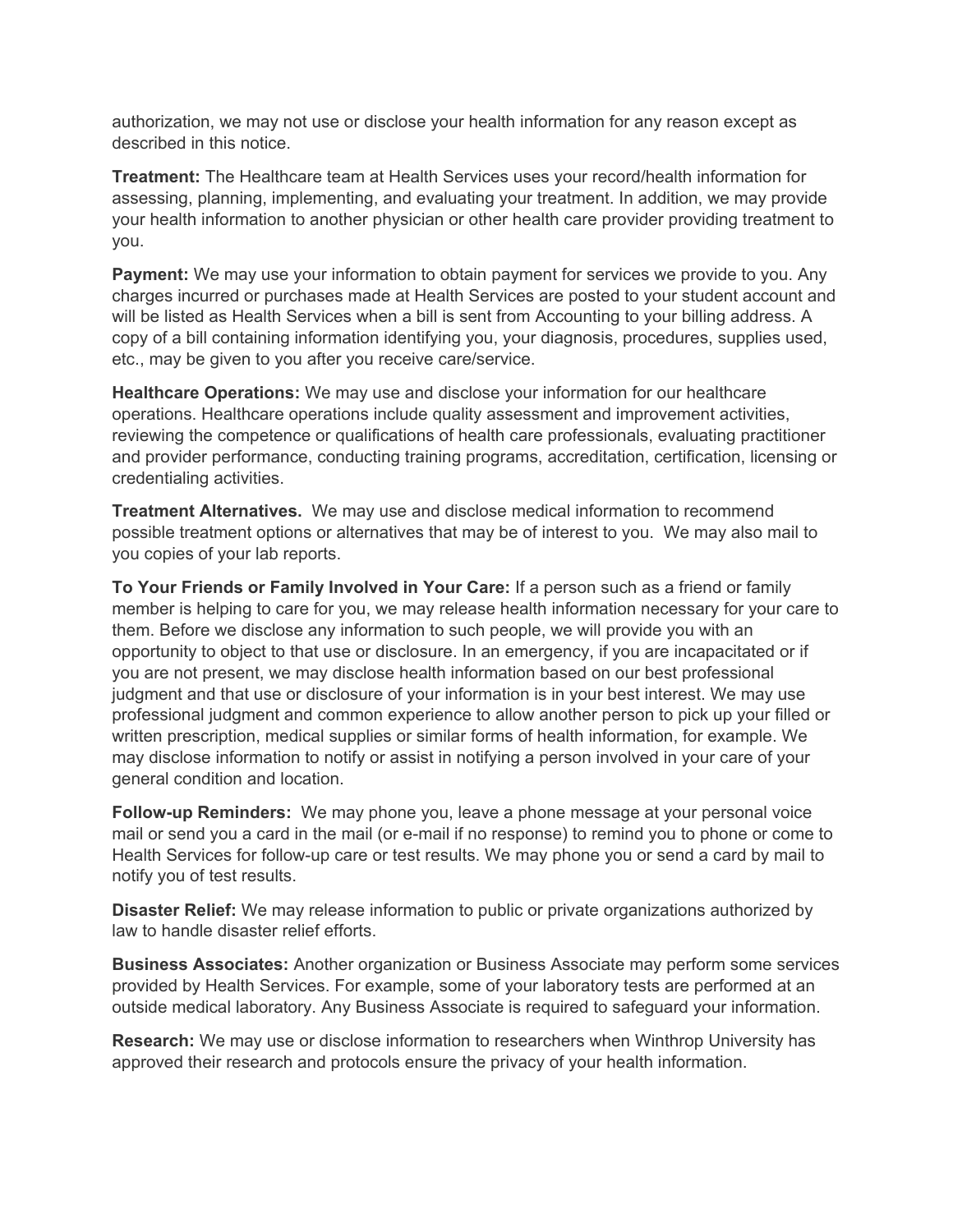**Public Benefit:** We may disclose health information for law enforcement purposes, in response to a subpoena, or as authorized by law for the following purposes considered to be in the public interest, safety, health or public benefit:

- $\checkmark$  to public health entities for disease and vital statistic reporting, child abuse reporting, adult or domestic abuse reporting, FDA oversight
- $\checkmark$  to employers to comply with Worker's Compensation law
- $\checkmark$  to health oversight agencies
- $\checkmark$  to law enforcement entities concerning crimes, victims, suspicious deaths
- $\checkmark$  to correctional institutions regarding inmates
- $\checkmark$  to the military and to federal officials for intelligence, counterintelligence, and national security
- $\checkmark$  to coroners, medical examiners, and funeral directors
- $\checkmark$  to avert a serious threat to health or safety

### **How do we protect your information?**

#### *Our Legal Duty*

Federal law requires us to:

- $\checkmark$  Maintain the privacy of your medical information.
- $\checkmark$  Provide you with this notice about our privacy practices, our legal duties, and your rights concerning your health information.
- $\checkmark$  Abide by the practices described in this notice.
- $\checkmark$  Notify you if we change any of the policies described herein.

As the law permits, we reserve the right to change our privacy practices and to make the new terms effective for all health information that we maintain, including information that we received or created before we made the changes. Written notices will be available in Health Services and on the Winthrop website.

#### **Can information be corrected?**

**Amendment:** You have the right to request that we amend your health record if you think it is incorrect or incomplete. Your request must be in writing and must explain why we should amend your health information. We may deny your request. We will provide you with information about our denial and how to disagree with it.

#### **Information shared with outside parties**

See "How do we use and/or disclose your information" section above.

#### **Third party links**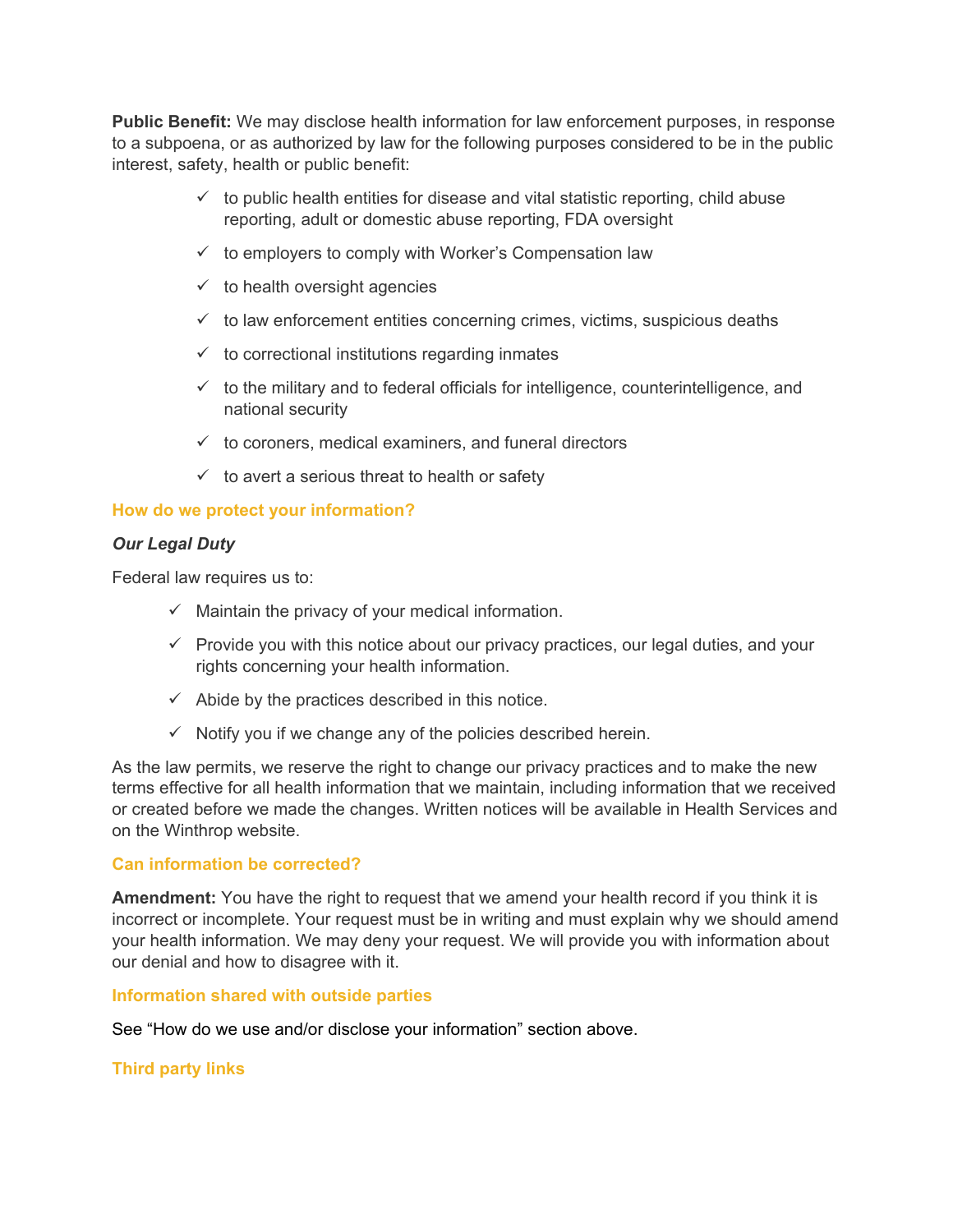Occasionally, at our discretion, we may include links to third party sites on our website. Please be aware that we have no control, responsibility, or liability for the content and activities of these linked sites. These third party sites have separate and independent privacy statements and we encourage our users to be informed and aware and to read the privacy statements of any other site that collects your personal information. However, we continually seek to protect the integrity of our site and welcome any comments for improvements, including any links to third party sites.

#### **Compliance with the other jurisdictional privacy regulations**

Other states or countries may have privacy regulations which serve to protect their citizens. For example, the European Union General Data Protection Regulation (GDPR) is a European Union (EU) legal framework for data privacy and security of personal data for individuals within the EU. The GDPR sets forth obligations for organizations that collect, use, share, and store personal data of constituents who reside in the European Union.

Students, or potential students have created a contractual need with Winthrop University to collect and retain certain data at the time of submitting an application for enrollment. Personal information is be required by the University as an essential part of the academic process and must be retained per legal requirements.

For non-students, Winthrop University is committed to securing the appropriate consent (opt-in) in the collection and processing of personal data. If you have any questions, or objections to the collection, use and retention of your personal data, on legitimate grounds, Winthrop University shall consider all requirements of notice, choice, transfer, security, data integrity, and access. Please direct any questions you may have concerning Winthrop University's obligations and compliance with GDPR to [privacy@winthrop.edu.](mailto:privacy@winthrop.edu)

#### **How long do we keep your information?**

Personal Health Information (PHI) will be retained in this office in accordance with applicable federal and state laws, regulations, and accreditation guidelines, as well as University policies. PHI will be destroyed when no longer required for University services and programs, upon request or after the expiration of any applicable retention period, whichever is later.

#### **Your Consent**

Link to Release of Information: [https://www.winthrop.edu/uploadedFiles/HCS/HCSProtectedHealthInformationDisclosureForm.p](https://www.winthrop.edu/uploadedFiles/HCS/HCSProtectedHealthInformationDisclosureForm.pdf) [df](https://www.winthrop.edu/uploadedFiles/HCS/HCSProtectedHealthInformationDisclosureForm.pdf)

#### **Changes to this Privacy Statement and University Policy.**

**Changes to this Notice:** We reserve the right to change this notice. We reserve the right to make the revised or changed notice effective for medical information we already have about you as well as any information we receive in the future. We will post a copy of the current notice in our office. Copies will be available upon request.

#### *Questions and Complaints*

If you have any questions about this Notice of Privacy Practice, or you believe that your privacy rights have been violated, you can file a complaint in writing with the Winthrop University Privacy Officer or with the Secretary of the U.S. Department of Health and Human Services. We will provide you with the addresses to file your complaint upon request. We support your right to the privacy of your health information. *There will be no penalty, threat, discrimination, or*